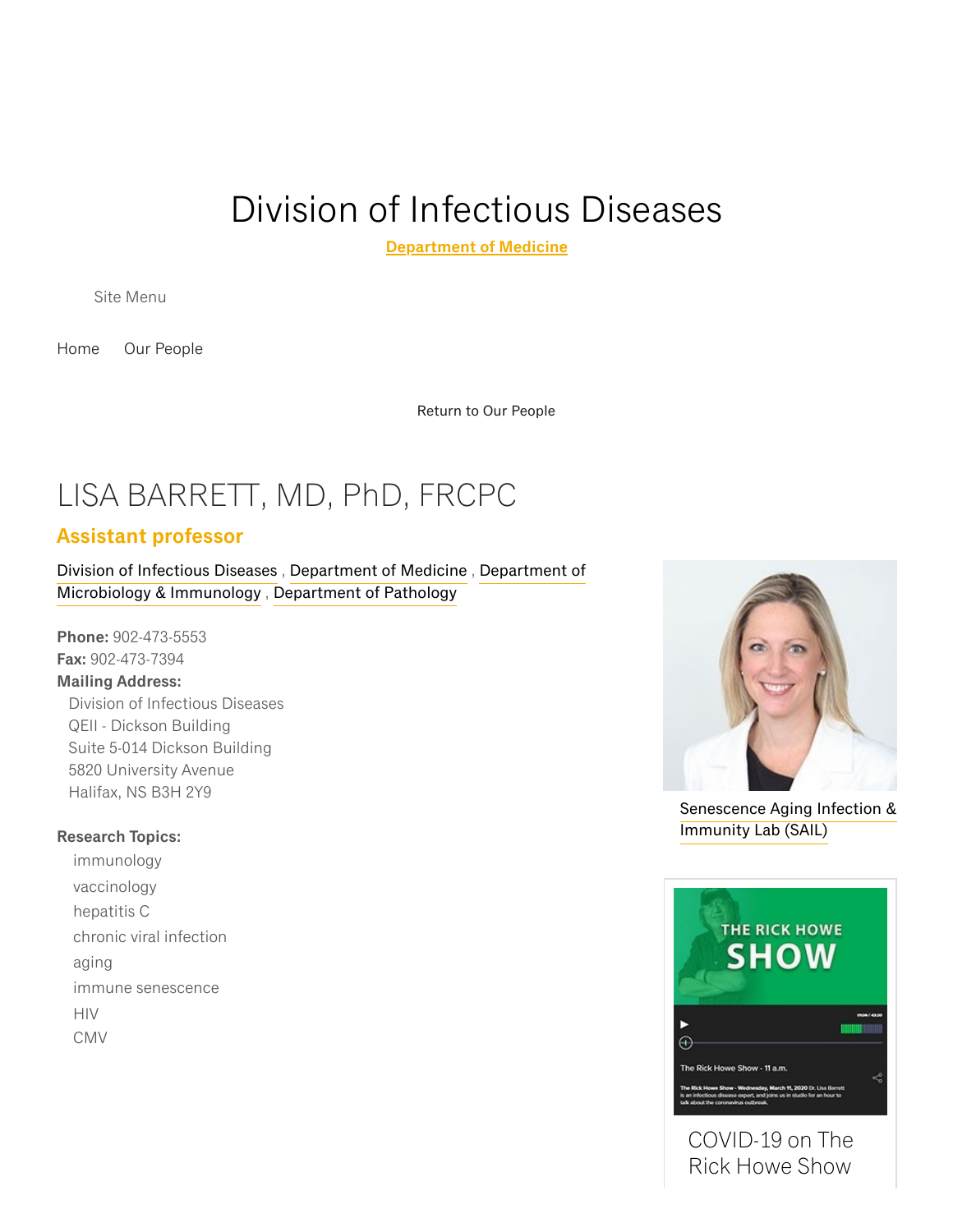In this very timely interview, Dr. Lisa Barrett discusses COVID-19 on The Rick Howe [Show,](https://www.news957.com/audio/the-rick-howe-show/) News 95.7 on Wednesday, March 11, 2020 @ 11 a.m.

### Education

BSc (Hons), Memorial University of Newfoundland MD, Memorial University of Newfoundland PhD, Memorial University of Newfoundland

#### Resident training:

Chief medical resident (Dalhousie University) Fellow, Adult infectious diseases (University of Toronto) Postdoctoral fellow (Laboratory of Immunoregulation, National Institute of Allergy and Infectious Diseases, NIH)

### Research interests

The [Senescence,](http://www.dal.ca/sites/sail.html) Aging, Infection and Immunity (SAIL) laboratory studies immune responses in chronic and persistent viral infections (HIV, CMV, HCV); the role of chronic viral infection in chronologic and immunologic aging; interactions between innate and adaptive immunity in chronic viral infection and the modulation of the immune response to generate therapeutic and prophylactic vaccines in persistent viral infections. Clinically Dr. Barrett is also interested in treating viral infections in underserved and incarcerated populations.

## Selected publications

Barrett L, SN Stapleton, ME Gallant, NJ Fudge and MD Grant. 2014. Immune resilence in human immunodeficiency virus-infected individuals seronegative for cytomegalovirus. AIDS 28(14): 2045.

Zipperlen K, M Gallant, S Stapleton, L Barrett, and M Grant. 2014. Protective genotypes in HIV infection reflect superior function of KIR3DS1<sup>+</sup> over KIR3DL1<sup>+</sup> CD8<sup>+</sup> T cells. **Immunology and Cell Biology** doi: 10.1038/icb.2014.68 Barrett L, N Trehanpati, S Poonia, L Daigh, SK Sarin, H Masur, S Kottilil. 2014. Hepatic compartmentalization of exhausted regulatory cells in HIV/HCV coinfected patients. Journal of Viral Hepatitis doi: 10.1111/jvh.12 Barrett L, M Gallant, C Howley, MI Bowmer, G Hirsch, K Peltekian, M Grant. 2011. Stronger hepatitis C virus-specific CD8 <sup>+</sup> T cell responses in HIV coinfection. Journal of Viral Hepatitis 18(3):170-180.

## Selected awards and honours

2011-2014 CIHR Clinician Scientist Training Award, Phase I

2012 HIV and Liver Meeting Young Investigator Award, Conference on Retroviruses and Opportunistic Infections Young Investigator Award

2009 Dalhousie University, Department of Medicine, Outstanding Resident Award; Dalhousie University Dept. of Medicine, Resident Research Day, Best Oral Presentation

2008 Dalhousie University Department of Medicine Excellence in Grand Rounds

2007 Dalhousie University Department of Medicine, Resident Research Day, Residents Choice, Best Presentation